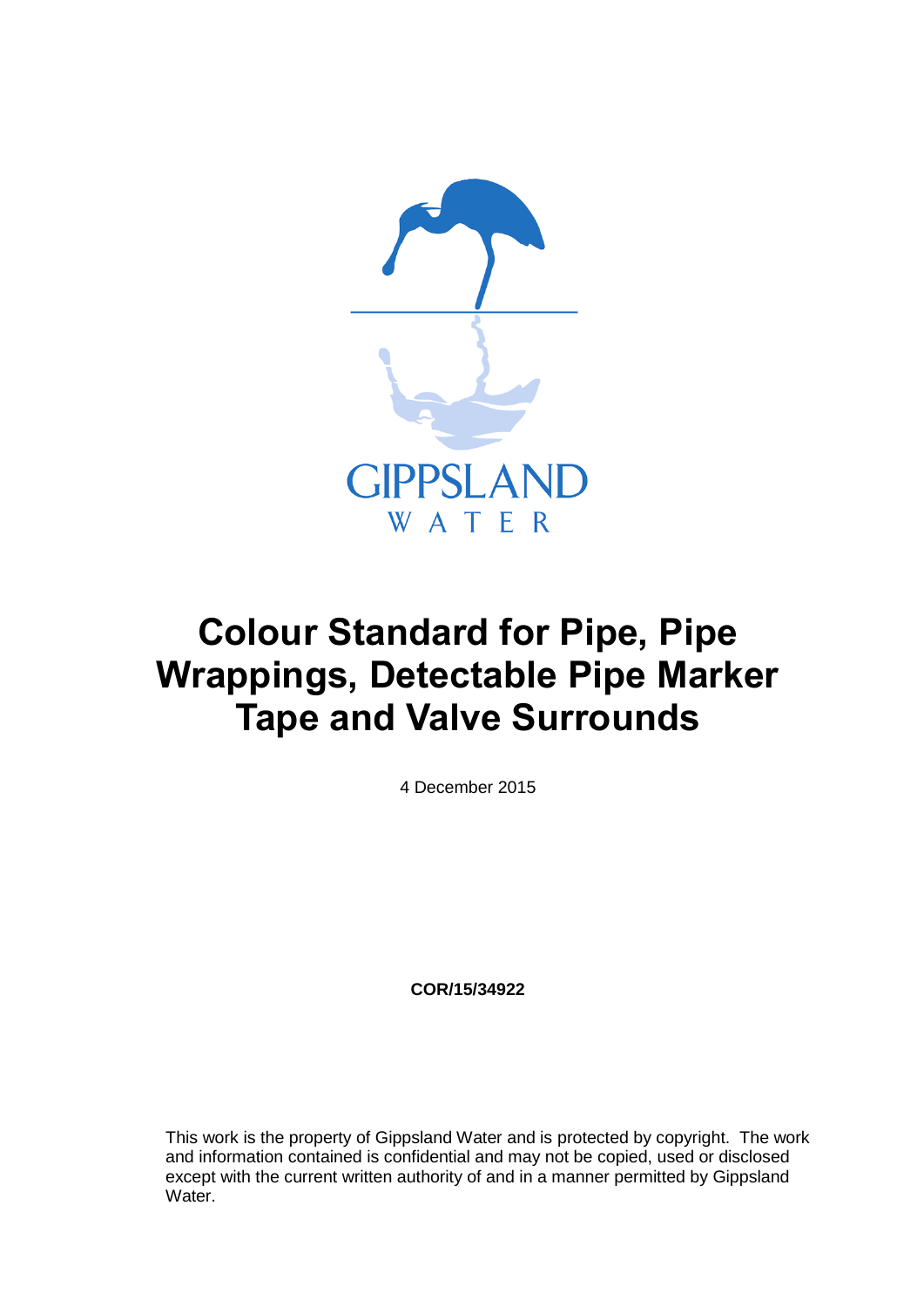

## **Document Details REVIEW DATE -**

| <b>Business Owner</b>   | <b>Gippsland Water</b>                                                                       |
|-------------------------|----------------------------------------------------------------------------------------------|
| <b>Process Owner/s</b>  | Asset Management                                                                             |
| <b>Document Title</b>   | Colour Standard for Pipe, Pipe Wrappings, Detectable Pipe Marker Tape<br>and Valve Surrounds |
| <b>TRIM Record No.</b>  | COR/15/34922                                                                                 |
| <b>Document Version</b> |                                                                                              |
| <b>Print date</b>       | 4 December 2015                                                                              |

## **Document Authorisation**

|                      | <b>Name</b>    | Date      |
|----------------------|----------------|-----------|
| <b>Written by</b>    | Gavin Milne    | 4/12/2015 |
| <b>Reviewed by</b>   | Evgenia Brand  | 4/12/2015 |
| <b>Authorised by</b> | Nicole Griffin | 4/12/2015 |

## **Document History**

| <b>Version</b> | Date      | <b>Author</b> | <b>Description of Update / Change</b> |
|----------------|-----------|---------------|---------------------------------------|
|                | 4/12/2015 | Gavin Milne   | Initiation of the document            |
|                |           |               |                                       |
|                |           |               |                                       |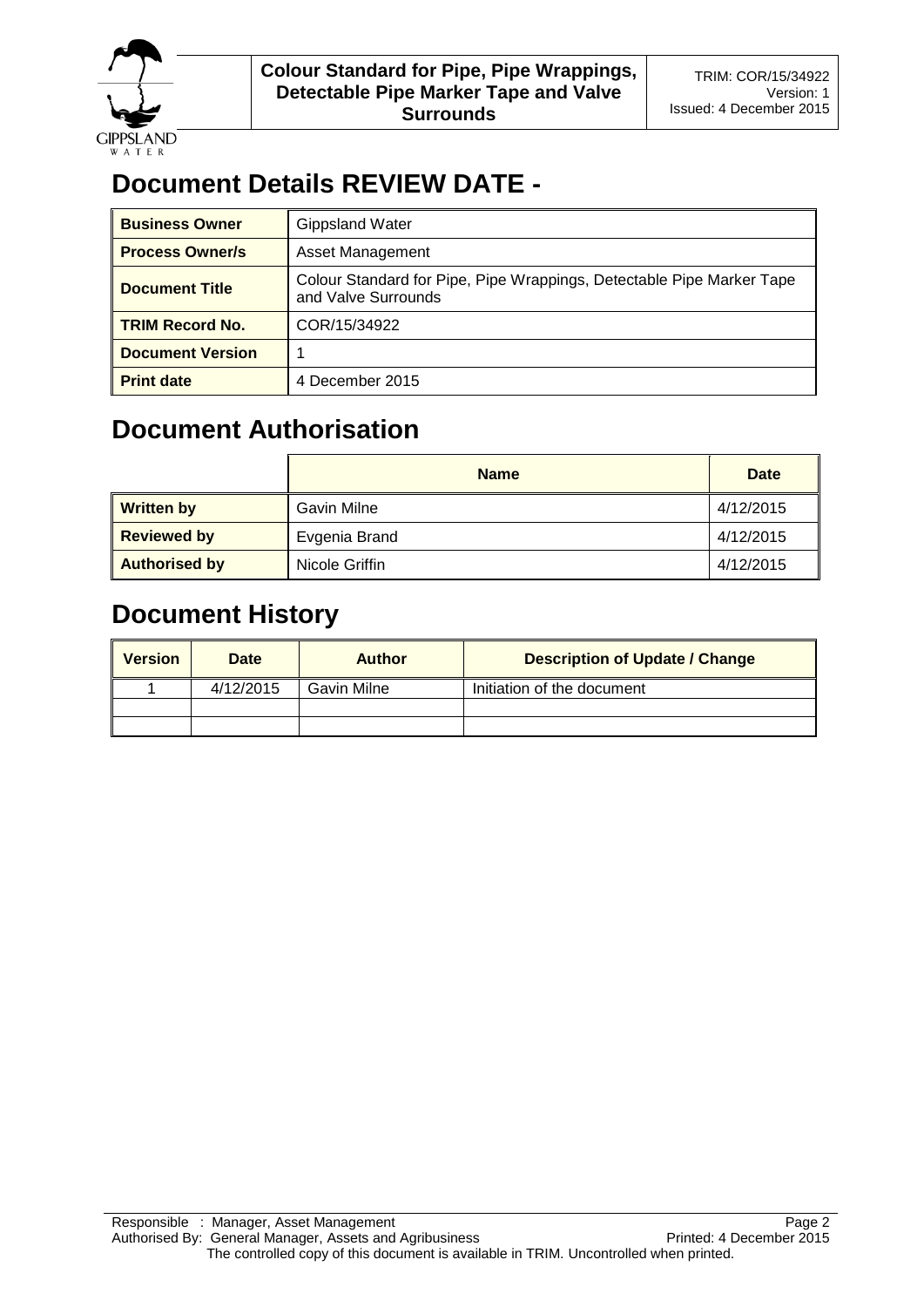

## **1 Objective**

To simplify and standardise a field-based asset marking system, which ensures risk, associated with the identification & operation of these assets is minimised.

## **2 Background**

As Gippsland Waters reticulated Water & Sewer systems grow, these systems are becoming more complex and therefore more difficult to manage/maintain. Furthermore, Field Services group has a desire to utilise resources across all regions rather than 'region specific' staff for both day-to-day tasks and on-call maintenance activities. Many of our customers and/or specific assets require careful consideration prior to undertaking water/sewer system outages. In addition to this, recognition of an assets function often relies on either staff experience/knowledge, or time consuming investigations utilising GIS, as-constructed drawings, system profile drawings, or process & instrumentation drawings prior to works commencing. During Emergency response activities, the luxury of time is often not available and places additional pressures on response crews.

Field Services Group has developed this colour/field marking standard to mitigate these system risks. It is hoped this standard simplifies the asset marking through use of a combined colour and/or letter marking system. This standard can be applied to other operational groups within the business should the need apply - to standardise labelling of all future asset at their introduction. The existing asset base will however need to be brought up to standard through various maintenance initiatives.

| <b>Term</b>                          | <b>Interpretation</b>                                                                                                                                                                                                                                                                                                         |
|--------------------------------------|-------------------------------------------------------------------------------------------------------------------------------------------------------------------------------------------------------------------------------------------------------------------------------------------------------------------------------|
| Air valve                            | A valve that if altered will affect the supply to a system.                                                                                                                                                                                                                                                                   |
| <b>Critical system feed</b><br>valve | An automatic valve for the discharge of air from or the admission of air to, a<br>water main, each containing a buoyant ball which seats itself to close an<br>orifice.                                                                                                                                                       |
| Designated fire plug<br>valve        | A fire plug that has been approved for use by metered hydrant permit holders<br>as a point to draw water from.                                                                                                                                                                                                                |
| <b>Dialysis patient</b><br>valve     | A valve that if altered will affect the supply to a to a dialysis patient customer.                                                                                                                                                                                                                                           |
| Fire plug                            | A fire hydrant, generally below ground, with identifying cover and marker,<br>having provision for connection of a fire hydrant standpipe to permit<br>operation of the outlet valve and connection of hose(s).                                                                                                               |
| <b>Fire service</b>                  | A service comprising water pipes, fire hydrants, fire hose reels, fittings, and<br>including water storage or pumping facilities, which is installed solely for<br>firefighting and extinguishing purposes in and around a building or property.<br>Under certain conditions part of a fire sprinkler system may be included. |
| <b>GIS system</b>                    | A geographic information system (GIS) is a system designed to capture,<br>store, manipulate, analyse, manage, and present all types of spatial or<br>geographical data.                                                                                                                                                       |
| <b>High low divide</b>               | A valve used to separate two different potable water pressure zones                                                                                                                                                                                                                                                           |
| <b>Hospital medical</b><br>valve     | A valve that if altered will affect the supply to a hospital or medical centre.                                                                                                                                                                                                                                               |

## **3 Definitions**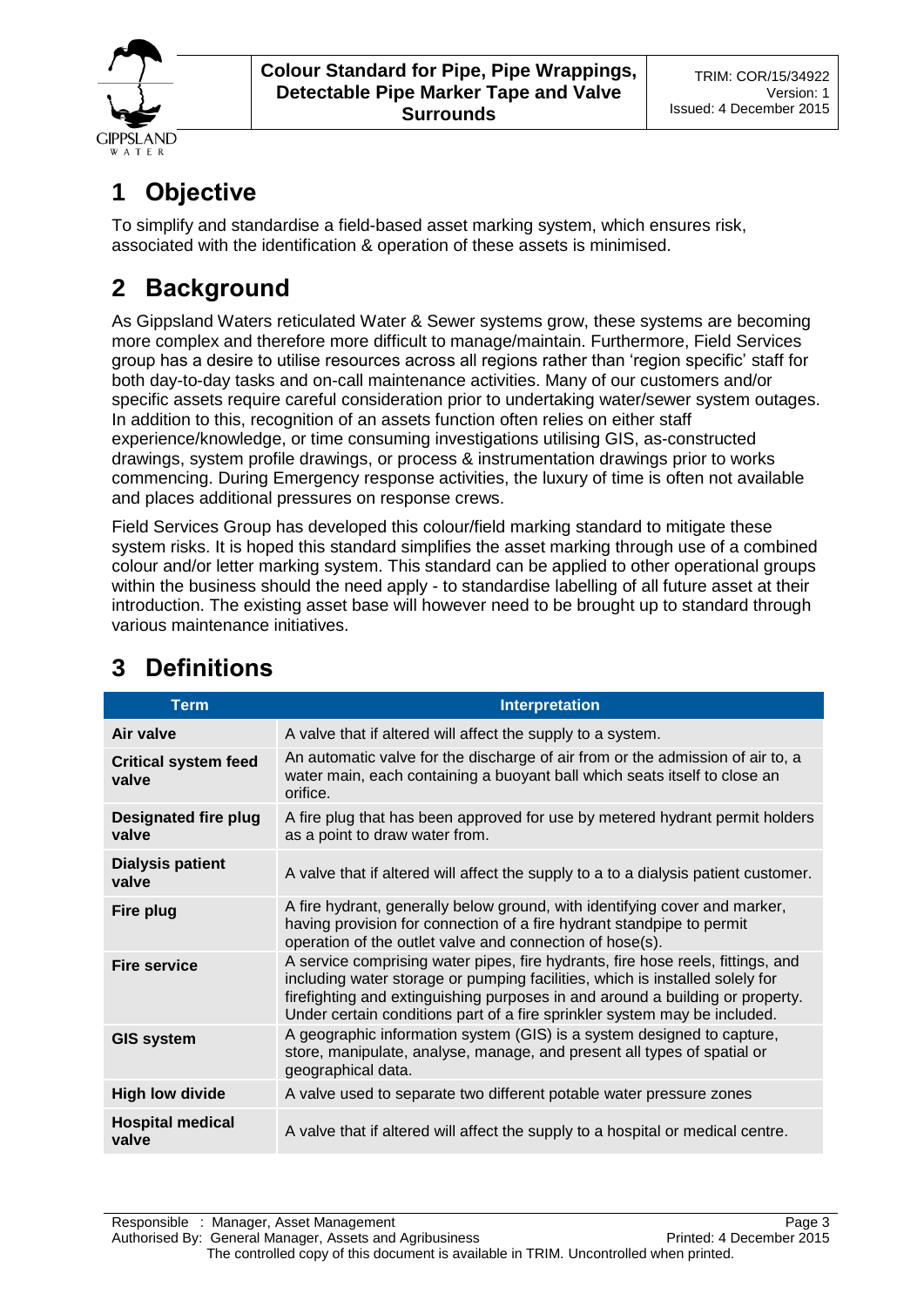

| <b>Hydrant</b>                  | A fitting installed in a water pipeline, which provides a valved outlet (above or<br>below ground), to permit a controlled supply of water to be taken from the<br>pipeline for firefighting or street flushing.                                        |
|---------------------------------|---------------------------------------------------------------------------------------------------------------------------------------------------------------------------------------------------------------------------------------------------------|
| <b>Major customer</b><br>Valve  | A valve that if altered will affect the supply to a major customer.                                                                                                                                                                                     |
| <b>Pipe</b>                     | A pipeline component of uniform bore, normally straight in axis, having<br>socket, spigot or flanged ends.                                                                                                                                              |
| <b>Potable water</b>            | Water that is suitable for human consumption, food preparation, utensil<br>washing and oral hygiene.                                                                                                                                                    |
| <b>Pressure sewer</b><br>system | A complete system wherein macerated sewage is conveyed under pressure<br>generated by pumping units located on each property to a sewage treatment<br>facility or another sewerage system.                                                              |
| <b>Pressure zone</b>            | A reticulated supply area connected to a controlled water pressure source<br>(typically a service reservoir or tank), covering a limited area and range of<br>elevations to enable supply within a range of minimum and maximum<br>operating pressures. |
| <b>Pumped system</b>            | A system where flow and/or pressure are provided by means of one or more<br>pumps and where the pipe(s) operate full.                                                                                                                                   |
| <b>Pumped water valve</b>       | A valve that will require a pump to be isolated prior to the valve position<br>being altered.                                                                                                                                                           |
| <b>Raw water</b>                | is natural water found in the environment, such as rainwater, ground water,<br>and water from bodies like lakes and rivers.                                                                                                                             |
| <b>Recycled water</b>           | Water that has been treated and provided for reuse by a water distributor<br>through a reticulated water system.                                                                                                                                        |
| <b>Scour valve</b>              | A valve fitted to a pipe to allow scouring (cleaning or flushing) of the pipe.                                                                                                                                                                          |
| <b>Sewage</b>                   | The wastewater from the community, including all faecal matter, urine,<br>household and commercial wastewater that contains human waste.                                                                                                                |
| Sewer system                    | a network of pipelines and ancillary works that conveys sewage to a<br>treatment works or other place of disposal.                                                                                                                                      |
| <b>Sewerage</b>                 | the infrastructure (pipes, plumbing, pumps etc.) that carries sewage.                                                                                                                                                                                   |
| Valve                           | a mechanical device used for stopping or regulating flow and controlling<br>pressure e.g. gate valve, isolating valve, control valve, pressure reducing<br>valve, air valve and hydrant.                                                                |
| <b>Water system</b>             | a network of pipelines and ancillary works that conveys water to the<br>customers. It generally begins at the outlet of a water treatment works (or<br>source, if there is no treatment) and includes the reticulation system.                          |
|                                 |                                                                                                                                                                                                                                                         |

## **4 Referenced Documents:**

| <b>Reference</b>   | <b>Title</b>                                                 |
|--------------------|--------------------------------------------------------------|
| AS/NZS 1477-2006   | PVC pipes and fittings for pressure applications             |
| AS/NZS 2280-2014   | Ductile iron pipes and fittings                              |
| AS/NZS 2566.2-2002 | Buried flexible pipelines - Installation                     |
| AS/NZS 2648.1-1995 | Underground marking tape - Non-detectable tape               |
| AS 2700-2011       | Colour standards for general purposes                        |
| AS 3680-2008       | Polyethylene sleeving for ductile iron piping                |
| AS 3681-2008       | Application of polyethylene sleeving for ductile iron piping |
| AS 4041-2006       | Pressure piping                                              |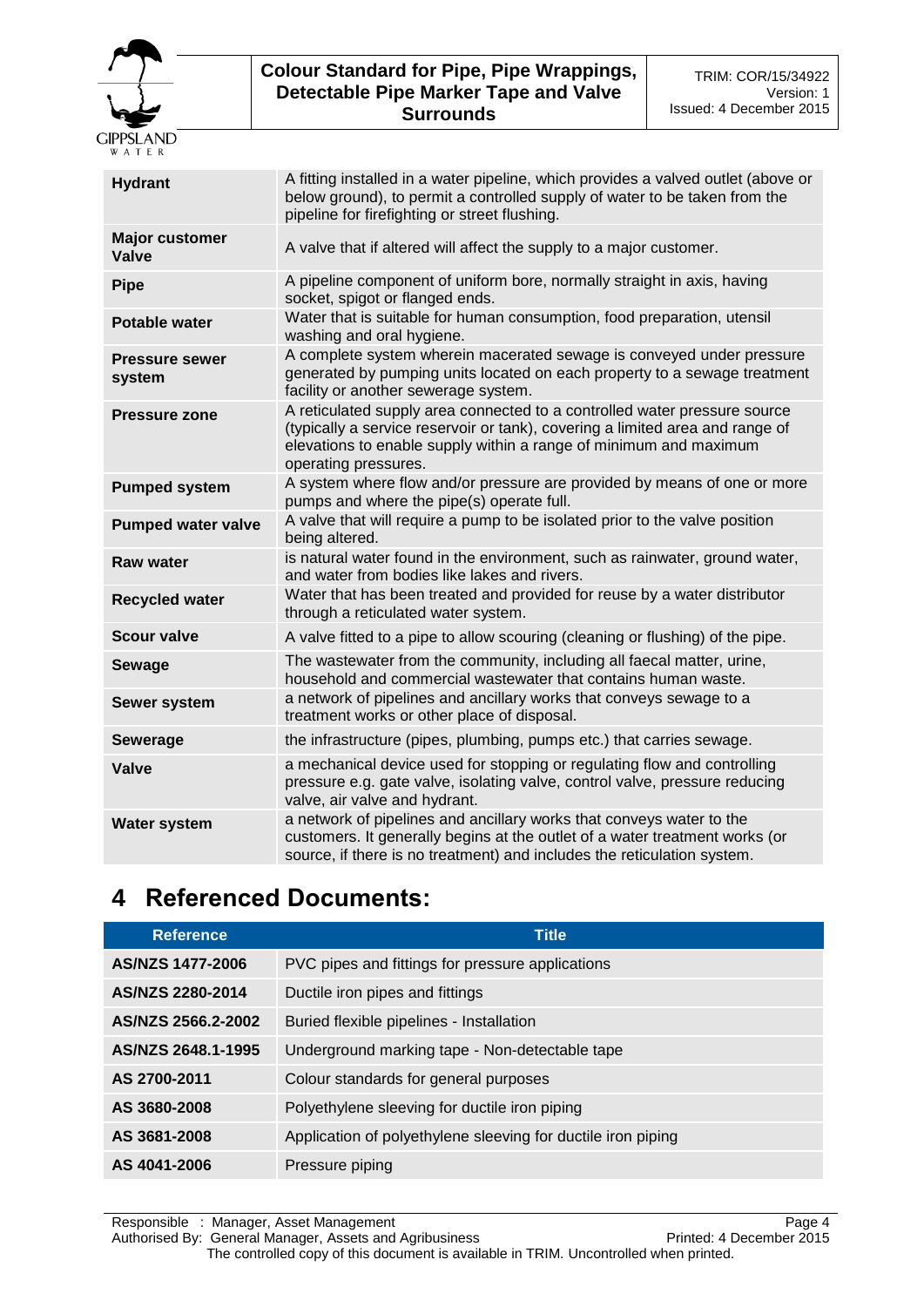

| <b>WSA 03-2011-MRWA</b> | Water Supply Code of Australia, MRWA Version                                          |
|-------------------------|---------------------------------------------------------------------------------------|
| A3-53036                | GIPPSLAND WATER STANDARD DRAWING WATER RETICULATION<br>NETWORK VALVE LABELS - SHEET 1 |
| A3-53037                | GIPPSLAND WATER STANDARD DRAWING WATER RETICULATION<br>NETWORK VALVE LABELS - SHEET 2 |
| A3-53038                | GIPPSLAND WATER STANDARD DRAWING SEWER RETICULATION<br>NETWORK VALVE LABELS - SHEET 1 |
| A3-53039                | GIPPSLAND WATER STANDARD DRAWING SEWER RETICULATION<br>NETWORK VALVE LABELS - SHEET 2 |

## **5 Identification Systems**

### **5.1 Pipe**

Where possible the buried pipe is to be colour coded such that it will not create confusion in the field.

The pipe colour shall be in accordance with Table 1

### **Table 1**

| <b>Application</b>                    | <b>Description</b>          | <b>Base</b><br><b>Identification</b><br><b>Colour</b> | <b>Conforming</b><br>AS2700 colour | <b>AS2700</b><br>ref. No. |
|---------------------------------------|-----------------------------|-------------------------------------------------------|------------------------------------|---------------------------|
| Potable water                         | Transfer<br>Material/Liquid | <b>Blue</b>                                           | Ultramarine*                       | <b>B21</b>                |
| Raw water                             | Transfer<br>Material/Liquid | Green                                                 | Jade#                              | G <sub>21</sub>           |
| Sewage                                | Transfer<br>Material/Liquid | Beige                                                 | <b>Beige</b>                       | X43                       |
| Recycled water /<br>non-potable water | Transfer<br>Material/Liquid | Violet                                                | Lilac                              | P <sub>12</sub>           |
| Fire services                         |                             | Red                                                   | Signal red                         | R <sub>13</sub>           |

Notes:

\* It is acknowledged that all current pipe manufacturers produce water pipe in a light blue (not "Ultramarine") colour material. This is accepted as an appropriate colour, and meets the requirements of this standard.

# If it is not possible for the pipe to be coloured to meet the above criteria the pipe should be 'sleeved' using appropriate pipe wrappings, and appropriate colour coded marking tape utilised.

### **5.2 Pipe Wrappings**

The pipe wrappings (sleeve - typically used for DICL pipelines) are to match the pipe identification colour as far as practicable, Refer Table 1.

### **5.3 Pipe Marker Tape**

The pipe marker tape is to match the pipe identification colour as far as practicable, Refer Table 1.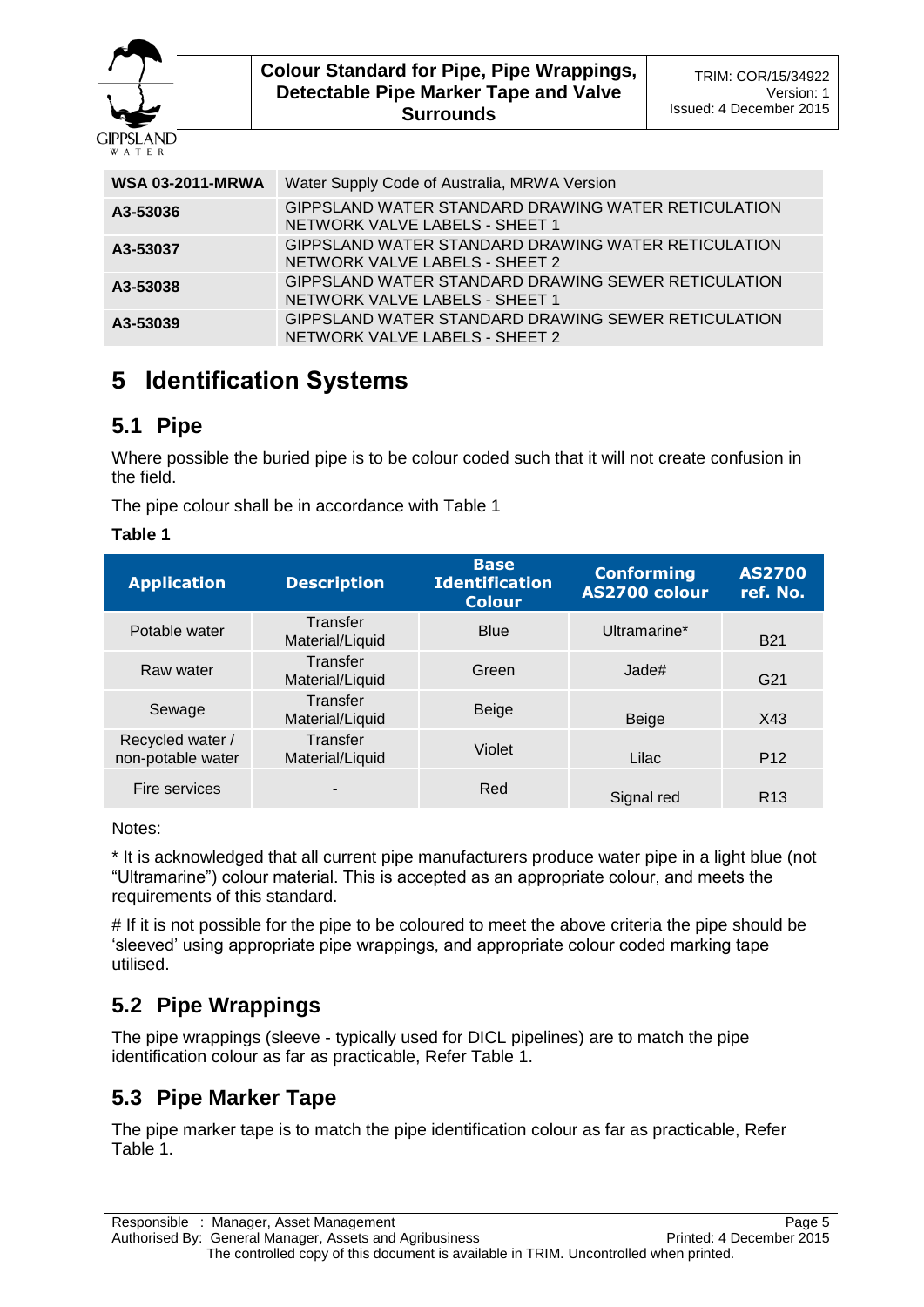

### **5.4 Valves Surrounds**

The system for valve identification comprises of the following elements:

- 1. A base identification colour#
- 2. A secondary 'half-moon' colour only to be used only where an identified hazard exists (see Fig 3)
- 3. A Gippsland Water valve number plate (metal)
- 4. A Gippsland Water Valve type/function plate (metal)
- 5. A Gippsland Water direction to close plate (metal) *where not anticlockwise close*
- 6. An additional single letter code where applicable.

# Base Valve colour is typically Yellow in potable water applications. Where yellow surrounds are used without hazard identification and/or type/function plates it is assumed the valve is a standard Gate Valve with normal anti-clockwise direction to close, without hazards. Yellow can be used in both High & Low pressure applications. High/Low valve labelling applies at the pressure zone perimeter only.

### **5.4.1 Base identification colour**

The base identification colour provides immediate information as to the contents of the pipe. This information then provides relative hazard of a potential leak or spill and the criticality of such a leak, spill or failure to operators and maintenance workers.

Refer Table 1 for pipe identification colours.

#### **5.4.2 Secondary 'half-moon' colour**

The secondary 'half-moon' colour is only required where an identified hazard exists. The purpose of this is to give further information to the operator, so that a prompt decision can be made with the best possible information readily available. For the purposes of this document the hazards that have been considered critical are as follows:

- 1. High pressure water (as part of a high/low divide valve)
- 2. Dialysis patient valve
- 3. Hospital / Medical valve
- 4. Pumped water valve
- 5. Major customer valve
- 6. Critical feed valve

At pressure system boundaries, high/low divide valve labelling shall be applied where yellow depicts the "low pressure' side and white the 'high pressure' side. This will not be complimented by a corresponding "ultramarine' half-moon unless a hazard exists

### **5.4.3 Gippsland Water valve number plate (refer A3-53036 & A3-53038)**

A Gippsland Water valve number plate provides a unique identification number so that the valves are easily identified in the field. When a valve is placed in the field, or a valve is relabelled, a number is to be attached directly to the surround. The number is then to be updated in the GIS system.

### **5.4.4 Gippsland Water Valve type/function plate (refer A3-53037 & A3-53039)**

A Gippsland Water valve type/function plate provides further details regarding the valves status and/or type.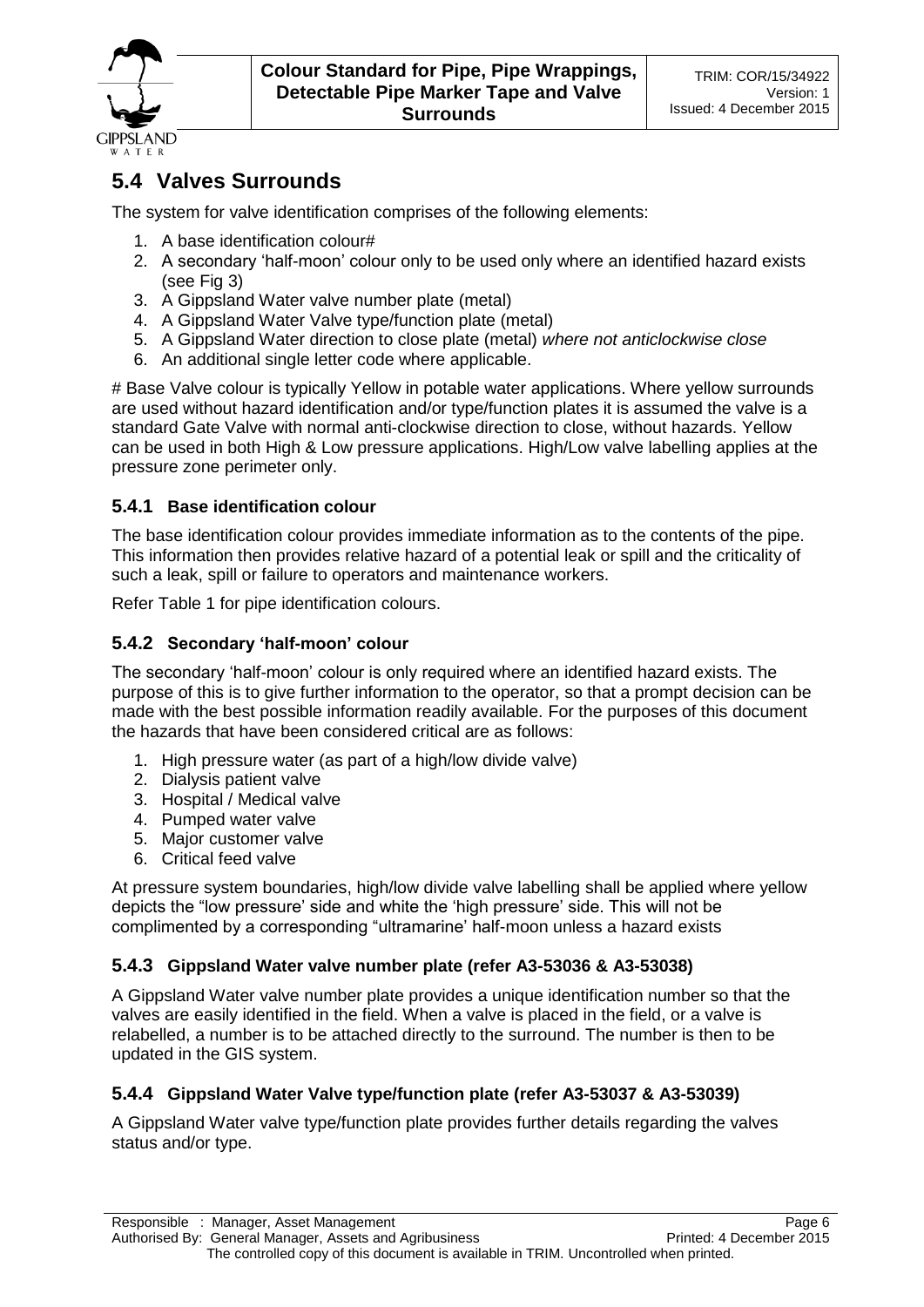

- 1. "V" describes a "Valve" (applicable in both Water & Sewer applications). The location of this label varies. Attachment to the valve surround, curb & channel, fence posts etc is common. Placement of this label is largely to assist in quickly locating a valve in the field.
- 2. "NC" describes a valve that is left in a "Normally Closed" state. "High/Low Divide" & "Scour/ScV" are excluded, as it is commonly accepted that these valves are left in a "NC/Normally Closed" state.
- 3. "BV" (water only) describes a "Butterfly Valve" which due to its design should be operated differently to the more common Sluice valve.
- 4. "AV" describes an "Air Valve" (applicable in both Water & Sewer applications)
- 5. "ScV" describes a "Scour Valve" (applicable in both Water & Sewer applications). It is commonly accepted that Scour Valves are left in a "Normally Closed/NC" state, and therefore will NOT be accompanied by a "Normally Closed/NC" label

#### **5.4.5 Gippsland Water direction to close plate (refer A3-53037) where not anticlockwise close**

The direction to close identification plate is affixed to valve surrounds whereby the valve open/close direction differs to the more common anti-clockwise-close/clockwise-open operation. It is common for "Butterfly Valves/BV" to be a clockwise-close/anti-clockwise-open operation and will be labelled with both identification plates. Anti-clockwise-close/clockwiseopen valves will NOT be labelled as they form the majority of 'typical' valve operation.

### **5.4.6 Additional single letter code (where applicable)**

The additional marker symbol provides more information on the pipe contents or who will be affected by isolating a particular part of system. This information is important for numerous reasons. Some customers have special procedures regarding the isolation of the network, other valves are normally closed as they serve as a divide valve & operating these valves could lead to water pressure issues within the network.

Refer Table 2 for additional markings.

### **5.5 Valve Layout**

All valve markings to be in direction of system layout, e.g. a High Low divide valve to have the white part on the side of the high pressure water and have the yellow part on the side of the low pressure water. Valve markings to be orientated such that all markings can be read from the one side.

For valve marking layouts refer Fig. 1 and Fig. 2. Fig. 1 Shows a layout of a Normally Closed Butterfly Valve that would be on a Potable Water tank outlet or alike. Fig. 2 Shows the layout of a High Low divide valve

For valve label sizing refer Fig. 3 and Fig. 4.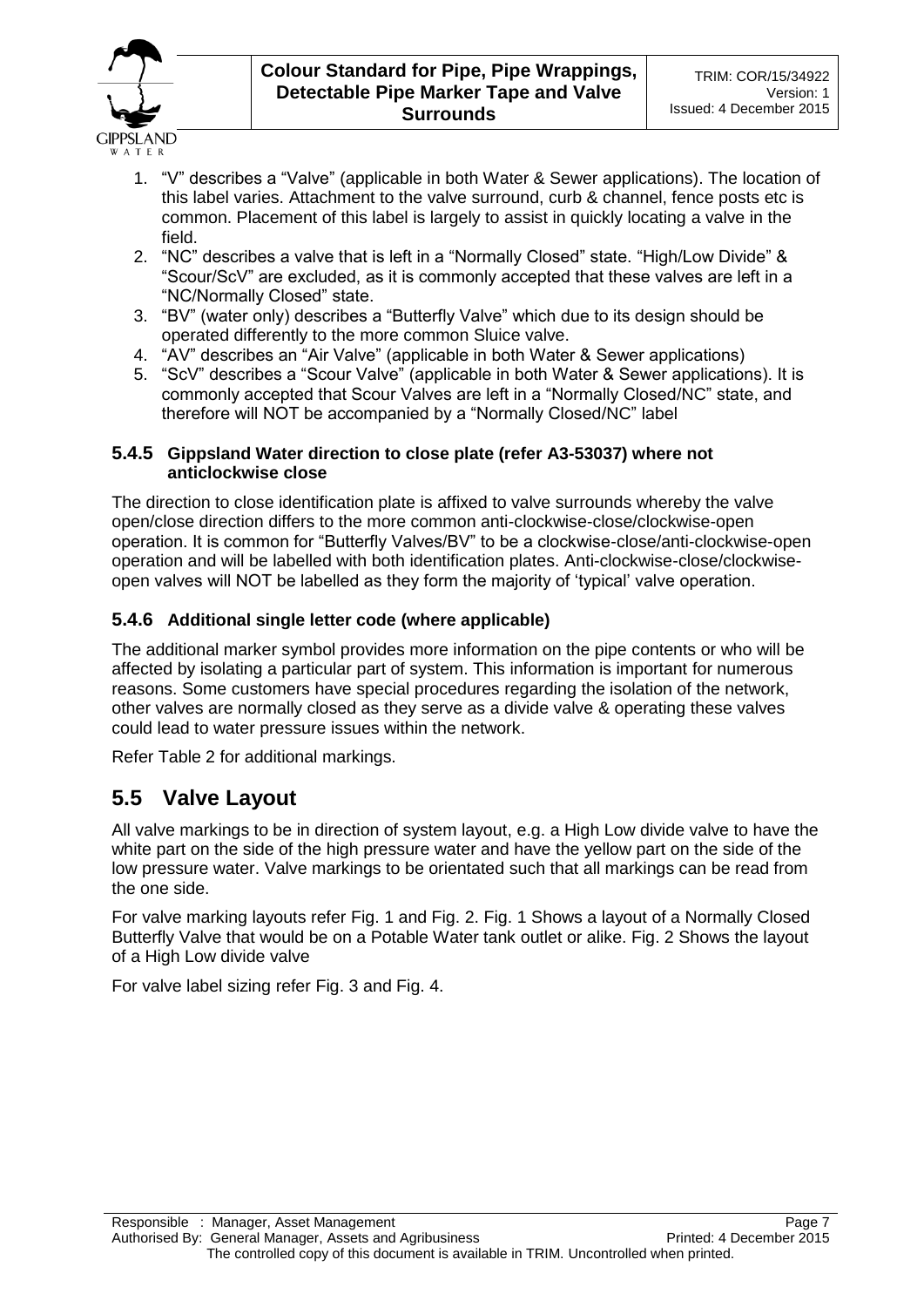













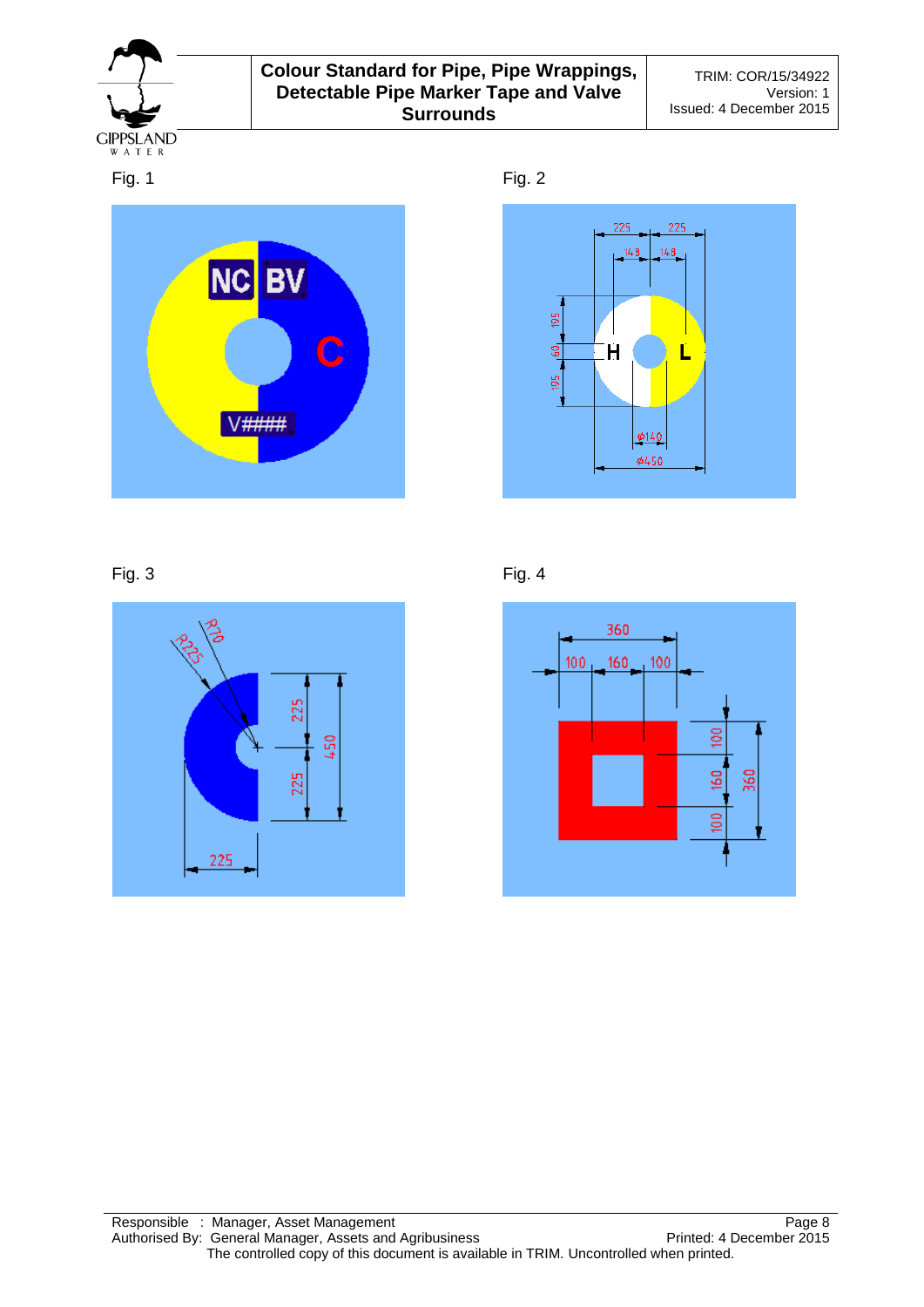### **Table 2**

| <b>Application</b>                        | <b>Description</b>          | <b>Base Identification</b><br><b>Colour</b>            | Colour | <b>Conforming</b><br><b>AS2700</b><br>colour | AS2700<br>ref. No. | <b>Shape</b>                                                         | <b>Additional</b><br><b>letter</b><br>markings | <b>Additional letter</b><br>marking<br><b>Colour</b> | <b>Additional</b><br>marking colour | <b>Additional</b><br>marking<br><b>Conforming</b><br><b>AS2700</b><br>colour | <b>Additional</b><br>marking<br>AS2700 ref.<br>No. |
|-------------------------------------------|-----------------------------|--------------------------------------------------------|--------|----------------------------------------------|--------------------|----------------------------------------------------------------------|------------------------------------------------|------------------------------------------------------|-------------------------------------|------------------------------------------------------------------------------|----------------------------------------------------|
| Water -<br>potable                        | <b>Transfer Liquid</b>      | Yellow                                                 |        |                                              | $\sim$             | All valve<br>surrounds to<br>be circular                             | $\overline{\phantom{a}}$                       | $\overline{\phantom{a}}$                             | $\overline{\phantom{a}}$            | $\overline{\phantom{a}}$                                                     | $\overline{\phantom{0}}$                           |
| Water -<br>potable                        | <b>Transfer Liquid</b>      | Yellow with Blue<br>half-moon where a<br>hazard exists |        | Ultramarine                                  | B <sub>21</sub>    | Half moon<br>(all valve<br>surrounds to<br>be circular)              | D, H, P, M,<br>or $C$ -                        | Red                                                  | $\overline{\phantom{a}}$            |                                                                              |                                                    |
| Water - Raw                               | Transfer<br>Material/Liquid | Yellow and Green                                       |        | Jade                                         | G21                | Half moon<br>(all valve<br>surrounds to<br>be circular)              | $\overline{\phantom{a}}$                       | $\overline{\phantom{a}}$                             | $\overline{\phantom{a}}$            |                                                                              | $\overline{\phantom{a}}$                           |
| Sewerage                                  | Transfer<br>Material/Liquid | Beige                                                  |        | Beige                                        | X43                | <b>Full</b><br>(all valve<br>surrounds to<br>be circular)            | Letter 'S'                                     | <b>Black</b><br>(Information)                        |                                     | Black                                                                        | N61                                                |
| Recycled<br>water / non-<br>potable water | Transfer<br>Material/Liquid | Violet                                                 |        | Lilac                                        | P12                | Full<br>(all valve<br>surrounds to<br>be circular)                   | $\overline{\phantom{a}}$                       | $\overline{\phantom{a}}$                             | $\overline{\phantom{a}}$            | $\overline{\phantom{a}}$                                                     | $\overline{\phantom{a}}$                           |
| Fire services                             |                             | Red                                                    |        | Signal red                                   | R13                | Full<br>(all valve<br>surrounds to<br>be circular or<br>rectangular) | $\overline{\phantom{a}}$                       | $\overline{\phantom{a}}$                             |                                     | White                                                                        | N14                                                |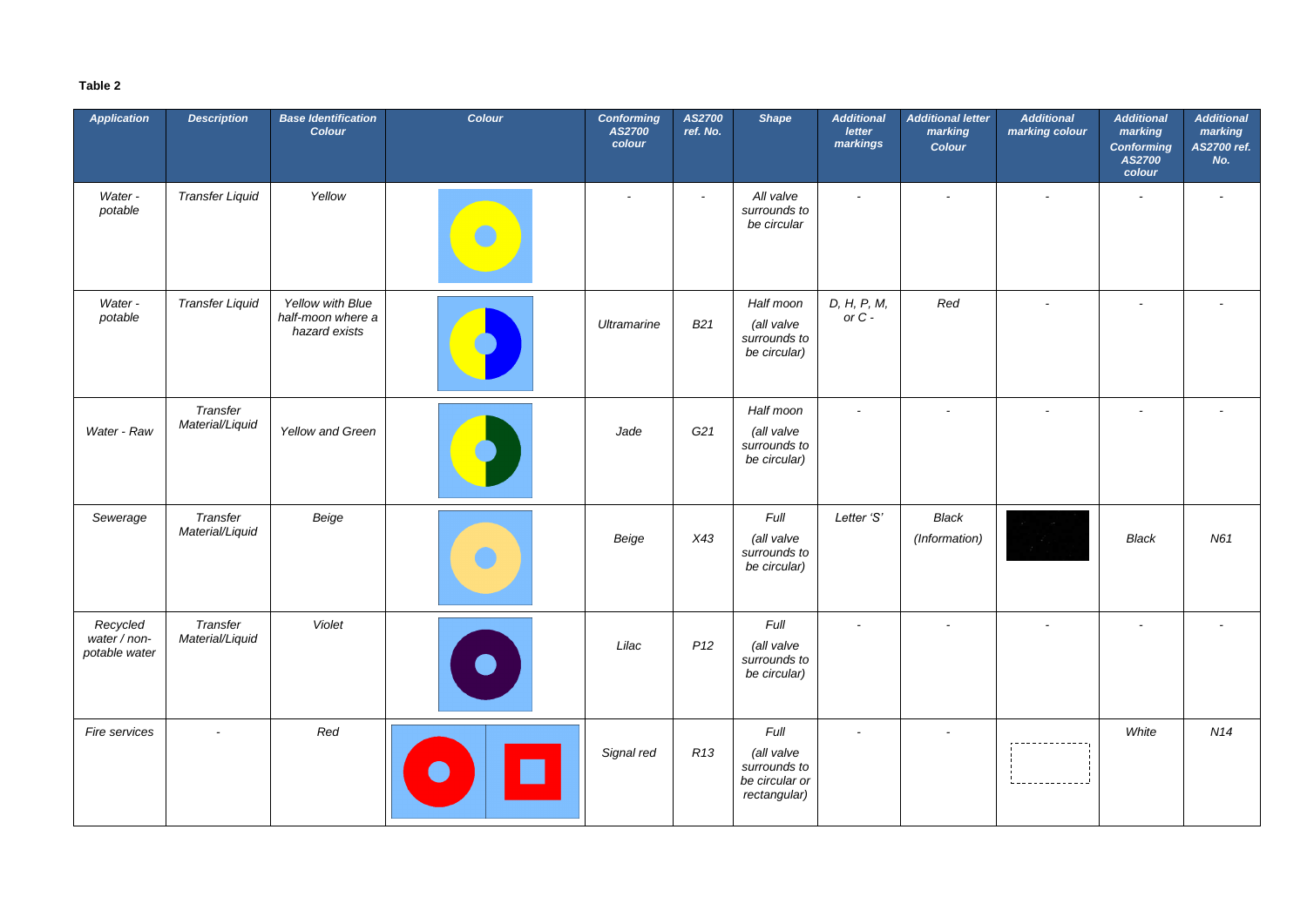| potable low<br>pressure water<br>(when used in<br>conjunction<br>with white)   |                                                                                                      | Yellow                                                                        | H <sub>1</sub><br>L<br>*It is commonly accepted that<br>High/Low divide Valves are left in<br>a "Normally Closed/NC" state, and<br>therefore will NOT be<br>accompanied by a "Normally<br>Closed/NC" label          | <b>Buttercup</b> | Y23                      | Half moon<br>(all valve<br>surrounds to<br>be circular) | Letter 'L' | <b>Black</b><br>(Information) | <b>Black</b> | N61             |
|--------------------------------------------------------------------------------|------------------------------------------------------------------------------------------------------|-------------------------------------------------------------------------------|---------------------------------------------------------------------------------------------------------------------------------------------------------------------------------------------------------------------|------------------|--------------------------|---------------------------------------------------------|------------|-------------------------------|--------------|-----------------|
| potable high<br>pressure water<br>(when used in<br>conjunction<br>with yellow) |                                                                                                      | White                                                                         | H <sub>1</sub><br><u>) L</u><br>*It is commonly accepted that<br>High/Low divide Valves are left in<br>a "Normally Closed/NC" state, and<br>therefore will NOT be<br>accompanied by a "Normally<br>Closed/NC" label | White            | N14                      | Half moon<br>(all valve<br>surrounds to<br>be circular) | Letter 'H' | <b>Black</b><br>(Information) | <b>Black</b> | N61             |
| Dialysis<br>patient valve                                                      | A valve that will<br>isolate the<br>section of main<br>that a Dialysis<br>patient is<br>connected to | As per material<br>contained within<br>pipe<br>(See above)                    | EG.                                                                                                                                                                                                                 |                  | $\overline{\phantom{a}}$ | Half moon<br>(all valve<br>surrounds to<br>be circular) | Letter 'D' | Red<br>(Hazard)               | Signal red   | R13             |
| Hospital /<br>Medical valve                                                    | A valve that will<br>isolate the<br>section of main<br>that a Hospital is<br>connected to            | As per material<br>contained within<br>pipe<br>(See above)                    | EG.                                                                                                                                                                                                                 |                  | $\overline{\phantom{a}}$ | Half moon<br>(all valve<br>surrounds to<br>be circular) | Letter 'H' | Red<br>(Hazard)               | Signal red   | R13             |
| Pumped water<br>valve                                                          | $\overline{\phantom{a}}$                                                                             | As per material As<br>per material<br>contained within<br>pipe<br>(See above) | EG.                                                                                                                                                                                                                 |                  | $\sim$                   | Half moon<br>(all valve<br>surrounds to<br>be circular) | Letter 'P' | Red<br>(Hazard)               | Signal red   | R <sub>13</sub> |